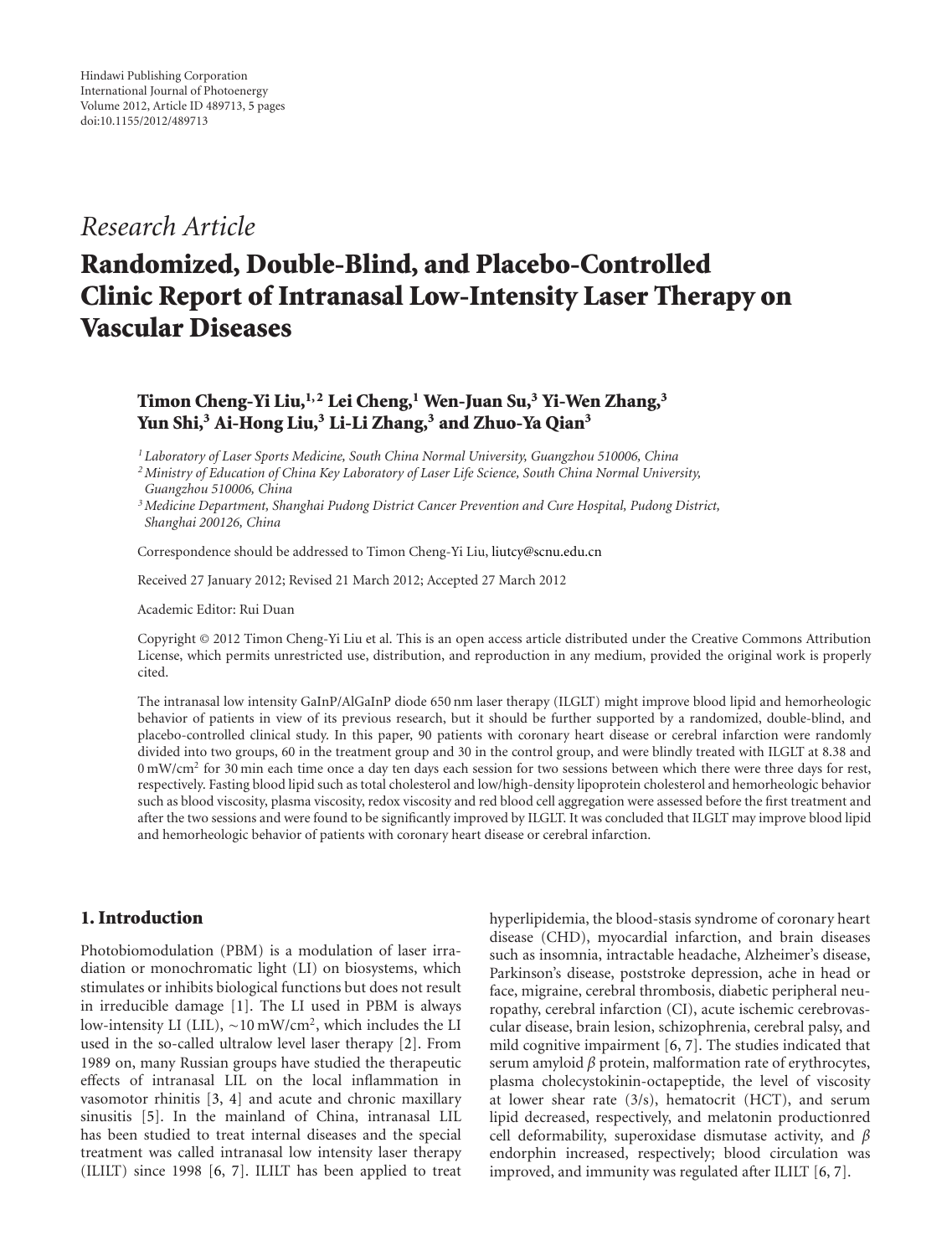ILILT might be a systemic effect. Nose-mediated therapeutics in traditional Chinese medicine (TCM) has been a very old system [8]. The nasal cavity has long been hypothesized to play an important role in climatic adaptation. The bony nasal cavity appears mostly associated with temperature, and the nasopharynx with humidity [9]. The nose might play more roles in disease treatment [6– 9]. There are five possible pathways mediating the ILILT, olfactory nerve, nasal bone, blood cells, meridians in TCM and autonomic nervous system (ANS) [6, 7]. As Wilson et al. have reviewed [10], some impaired olfaction in old age is associated with postmortem evidence of neurodegenerative disease, particularly neurofibrillary tangles and Lewy bodies. These associations, which are present even in the absence of dementia, may explain why olfactory impairment predicts important consequences of neurodegenerative conditions including cognitive decline, incidence of mild cognitive impairment and dementia, incidence of Parkinson's disease, worsening parkinsonian gait, and neuropsychiatric complications of Parkinson's disease [10]. Mesenchymal stem cells/marrow stromal cells (MSCs) in nasal bone might mediate ILILT. MSCs present a promising tool for its cell therapy and are currently being tested in US FDA-approved clinical trials for MI, stroke, meniscus injury, limb ischemia, graft-versus-host disease, autoimmune disorders, and so on. They have been extensively tested and proven effective in preclinical studies for these and many other disorders. It has been found that the therapeutic effects of bone marrow irradiation with LIL on rat MI have been more significant than the ones of MI irradiation, and the effects have been mediated by MSCs [11]. Blood cells mediate the therapeutic effects of intranasal PBM on the local inflammation. Tulebaev et al. have found the LIL-treated patients with vasomotor rhinitis showed a significant increase of T lymphocytes and a higher capacity of T cells to form the migration inhibition factor [3]. Shevrygin et al. have shown that LIL is effective in correction of microcirculatory disorders and tissue mechanisms of homeostasis in children with neurovegetative vasomotor rhinitis [4]. Kruchinina et al. have studied therapeutic effect of LIL on microcirculation of nasal mucosa in children with acute and chronic maxillary sinusitis, and found that laser therapy produced a positive effect on microcirculation and reduced the potential of relapses [5]. As it has been indicated in this paper, ILILT might improve blood cells. There are six meridians inside/around nose, *stomach* meridian of foot *yang-ming*, *du* meridian, *yin-jiao* meridian, *yang-jiao* meridian, *large intestine* meridian of hand *yang-ming*, and *small intestine* meridian of hand *tai-yang*. These six meridians can be irradiated by intranasal LIL through intranasal multiple reflex. They were supposed to mediate some of the therapeutic effects of ILILT. The central ANS functions at maintaining cardiovascular hemodynamics. There is crosstalk between nasal ANS and central ANS [12]. The central ANS activities significantly correlated with changes to the nasal airway during postural change. The central ANS, especially the sympathetic nervous system, may play a role in controlling nasal airway during postural change. Therefore, nasal ANS might mediate ILILT.



Figure 1: The setup of ILGLT at 650 nm and 8.38 mW/cm2.

As it has been discussed above, ILILT might be a systemic effect. However, its studies have not been randomized, double-blind, and placebo-controlled. In this paper, a randomized, double-blind, and placebo-controlled clinical study was designed to assess the effects of intranasal low intensity GaInP/AlGaInP diode 650 nm laser therapy (ILGLT) on the blood lipid and hemorheologic behavior of patients with CHD or CI.

#### **2. Materials and Methods**

The study protocol was approved by the ethics committee of the Faculty of Medicine, Shanghai Pudong District Cancer Prevention and Cure Hospital, Shanghai, China. Informed consent was obtained from each participant prior to the start of treatment.

*2.1. Patients.* The 90 clinic patients, 49 men and 41 women, with CHD or CI in Shanghai Pudong District Cancer Prevention and Cure Hospital from January to March in 2008, were approached to participate in this study. By conventional WHO criteria, CHD was diagnosed in terms of electrocardiogram and coronary angiography, and CI was diagnosed in terms of coronal computer tomography appearance. The patients were divided randomly into treatment group with 60 patients and control group with 30 patients. There were no significant differences of gender, age, and type of disease between the two groups (*P >* 0*.*05) (Table 1).

*2.2. Laser Irradiation.* BLOODCARE Medical Laser Device manufactured with GaInP/AlGaInP diode 650 nm laser by Shanghai Taicheng (TCM) Technology and Development Co. Ltd. It has been applied to irradiate the patients intranasally (Figure 1) 30 min each time once a day ten days each session for two sessions between which there were 3 days for rest. The treatment group and the control group were irradiated at 8.38 mW/cm<sup>2</sup> (the spot area is 0.358 cm2) and 0 mW/cm2, respectively, and no other treatments have been done.

*2.3. Blood Viscosity Assays.* There were no dietary restrictions on the patients, but the patients fasted before their blood was drawn. Blood samples were collected according to routine clinical protocol. Venous blood was withdrawn to detect the hemorheological indexes, using an automatic analyzer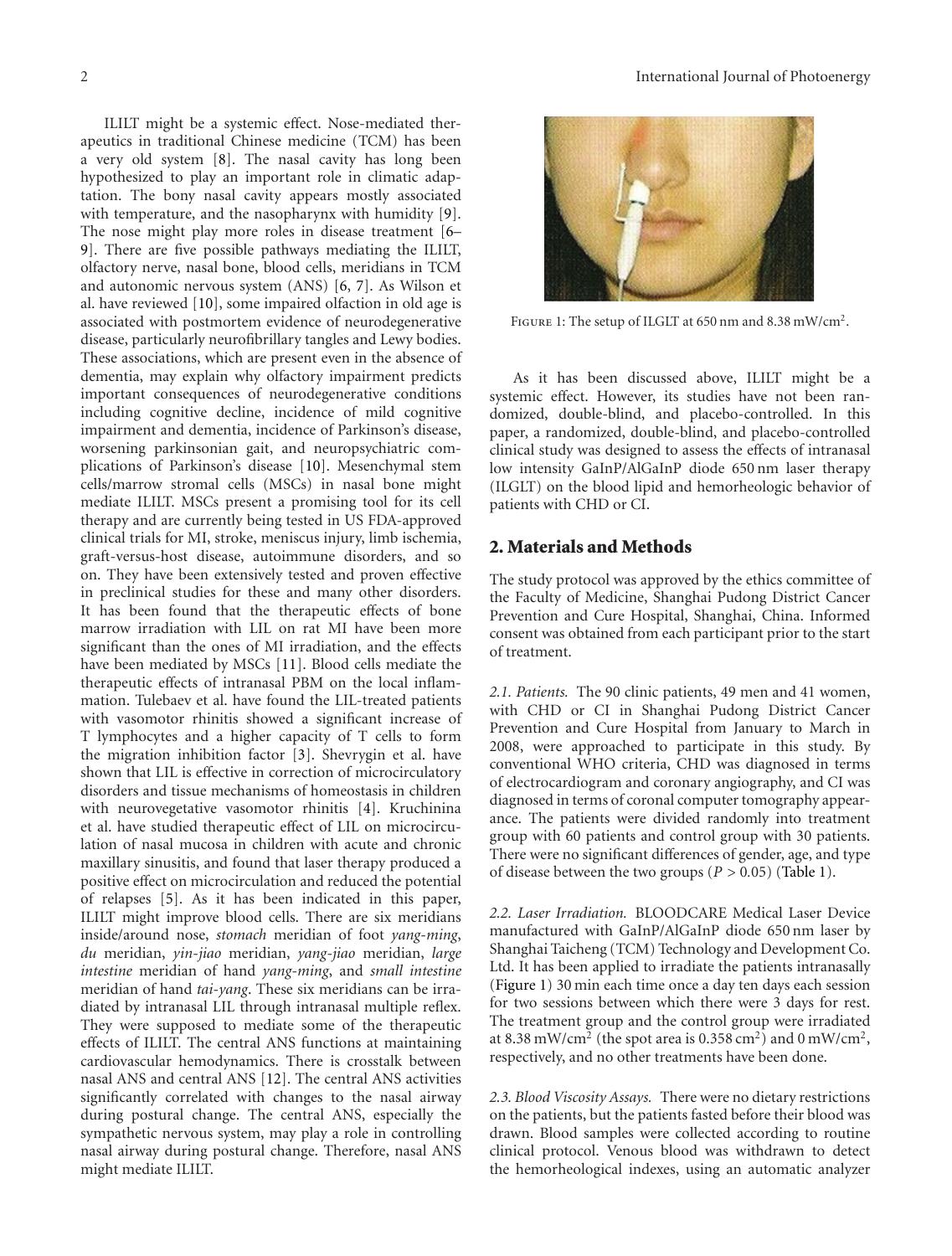| Group                  | Patients $(n)$ | Gender |        | Age (years)     | CHD(n) | CI(n) | CHD and CI $(n)$ |  |
|------------------------|----------------|--------|--------|-----------------|--------|-------|------------------|--|
|                        |                | Male   | Female |                 |        |       |                  |  |
| <b>Treatment Group</b> | 60             | 34     | 26     | $76.6 \pm 7.81$ | 21     | 20    | 19               |  |
| Control Group          | 30             | 15     | 15     | $75.5 \pm 9.52$ | 13     | 14    | 3                |  |
| Value                  |                | 0.358  |        | $0.561*$        |        | 5.157 |                  |  |
| P                      |                |        | >0.05  | >0.05           |        | >0.05 |                  |  |

Note:  $*$  for *t* value and the rest for  $x^2$  value.

(Zhongchiweiye, ZL9000plus), including blood viscosity and redox viscosity at low (3/s) and high (200/s) shear rates, plasma viscosity at low shear rate (3/s), HCT, and erythrocyte aggregation index. The equipment was operated according to the protocols by the technicians at the Department of Clinical Laboratory in Shanghai Pudong District Cancer Prevention and Cure Hospital.

*2.4. Blood Lipid Assays.* Blood lipid profile was determined with Hitachi 7600 biochemistry automatic analyzer (Hitachi, Tokyo, Japan). Triglyceride (TG), total cholesterol (TC), and high-density lipoprotein cholesterol (HDLc) were measured with enzymatic methods. Low-density lipoprotein-cholesterol (LDL-c) was calculated according to the Friedewald formula. Apolipoprotein A-I (ApoA-I) and Apolipoprotein B (ApoB) were determined by immunoturbidimetric assays.

*2.5. Statistical Analysis.* Data are expressed as mean ± S.E.M. Differences between means were tested for statistical significance by a *t*-test or  $x^2$ -test. The statistical level of significance was set at *P <* 0*.*05.

#### **3. Results**

*3.1. Changes of Blood Viscosity.* As shown in Table 2, blood viscosity (high shear rate at 200/s) (*P <* 0*.*05), plasma viscosity (low shear rate at 3/s) (*P <* 0*.*05), and red blood cell aggregation (*P <* 0*.*01) decreased significantly after the therapy in the treatment group, but there were no significant changes in the control group. It was also shown that blood viscosity (low shear rate at 3/s) kept unchanged (*P >* 0*.*05), and blood redox viscosity (high shear rate at 200/s or low shear rate at 3/s) decreased significantly (*P <* 0*.*01) after ILILT in the treatment group when the corresponding blood parameters became worse in the control treatment.

*3.2. Changes of Blood Lipid Metabolite.* As shown in Table 3, TC decreased significantly (*P <* 0*.*05) in the treatment group but there were no significant changes in the control group, LDL-c decreased significantly (*P <* 0*.*05) in the treatment group although LDL-c increased significantly (*P <* 0*.*001) in the control group, and HDL-c increased significantly (*P <* 0*.*01) from 1.07 mmol/L to 1.20 mmol/L but there were no significant changes in the control group. It was also shown that there were no changes in TG, ApoA-I, ApoB, and

the ratio of ApoA-I to ApoB either in the treatment group or in the control group.

#### **4. Discussion**

The above results indicated that ILGLT improved blood lipid and hemorheologic behavior of patients with CHD or CI. These phenomena would be discussed from homeostatic viewpoint.

Homeostasis is one of the most remarkable and most typical properties of a highly complex open biosystem [13, 14]. It is a negative feedback response of a biosystem to maintain constant conditions inside the biosystem. This is a classic concept in physiology. However, oscillations are found at nearly every level of biology. It is too obscure to be studied so that it has been developed as functionspecific homeostasis (FSH) [1, 6]. FSH is a negative-feedback response of a biosystem to maintain the function-specific fluctuations inside the biosystem so that the function is perfectly performed. A biosystem in a FSH means the function is in its FSH so that it is perfectly performed. A biosystem far from a FSH means the function is far from its FSH so that it is dysfunctional. A health person is in homeostasis so that all of his/her physiological functions are in their respective FSH, and we have physiological functionspecific homeostasis (PhFSH) in which the physiological function can completely perform. A pathological function defined as a disease-specific physiological function which is far from the corresponding PhFSH, but may be in its pathological function-specific homeostasis (PaFSH).

There was no direct PBM of LIL (LPBM) on a function in its FSH [1, 6]. A function in its FSH can resist against weak disturbance such as LIL so that LIL cannot directly modulate a function in its FSH. Tables 2 and 3 suggested that the HCT, TG, Apo A-I, and Apo B of the patients with CHD or CI were in HCT-specific homeostasis (HSH), TG-specific homeostasis (TSH), Apo A-I-specific homeostasis (AaSH), and Apo Bspecific homeostasis (AbSH), respectively. Among these four kinds of FSH, the HSH, AaSH, and AbSH may be a kind of PhFSH [15, 16], but the TSH might be a kind of PaFSH [16].

There was LPBM on a function far from its FSH [1, 6], but the modulation mechanism of different functions may be different. One of the pathways mediating ILILT might be melatonin [7]. It has been found that ILILT can increase serum melatonin level [6, 7]. Hoyos et al. have investigated the effect of melatonin, at pharmacological doses, on serum lipids of rats fed with a hypercholesterolemic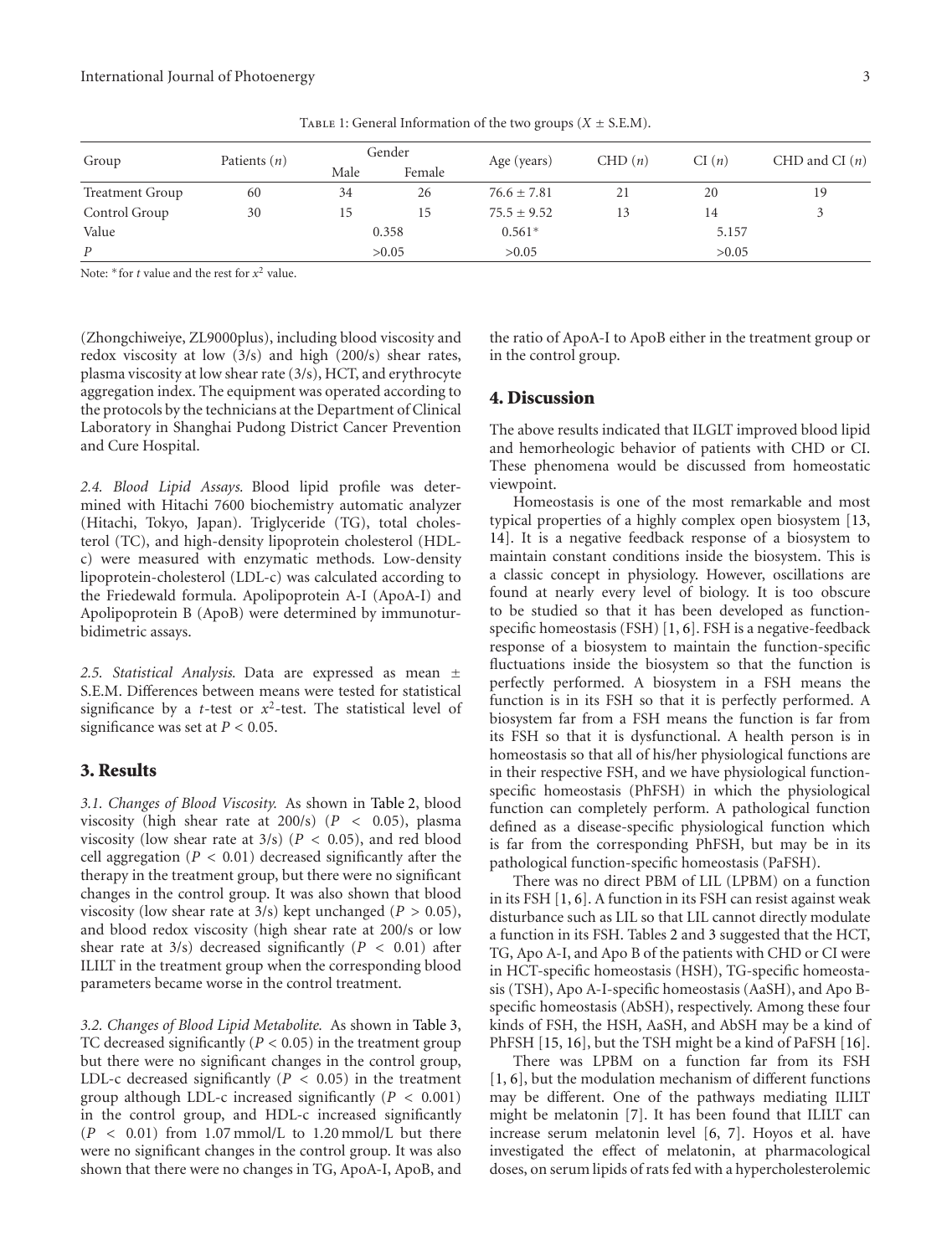TABLE 2: Blood viscosity index (mean  $\pm$  S.E.M).

| <b>BV</b>   | Treatment group $(n)$ |                  | Verified statistics |        | Control group $(n)$ | Verified statistics |       |                  |
|-------------|-----------------------|------------------|---------------------|--------|---------------------|---------------------|-------|------------------|
|             | Before                | After            |                     | P      | Before              | After               |       | $\boldsymbol{P}$ |
| BV(1)       | $8.34 + 1.91$         | $8.15 \pm 1.91$  | 0.545               | >0.05  | $6.54 \pm 1.75$     | $7.87 + 1.99$       | 2.735 | < 0.05           |
| BV(h)       | $4.23 + 0.82$         | $3.94 + 0.74$    | 2.020               | < 0.05 | $3.56 \pm 0.65$     | $4.02 + 1.64$       | 1.428 | >0.05            |
| PV          | $1.23 + 0.02$         | $1.14 \pm 0.22$  | 2.233               | < 0.05 | $1.23 + 0.18$       | $1.23 + 0.01$       |       |                  |
| <b>HCT</b>  | $39.88 + 7.72$        | $41.66 + 4.79$   | 1.526               | >0.05  | $37.92 + 6.04$      | $38.55 + 6.52$      | 0.388 | >0.05            |
| RV(1)       | $17.35 \pm 4.03$      | $15.24 \pm 2.82$ | 3.323               | < 0.01 | $14.09 \pm 3.26$    | $16.88 + 4.04$      | 2.944 | < 0.01           |
| RV(h)       | $6.99 + 0.75$         | $6.63 + 0.55$    | 2.120               | < 0.05 | $6.27 + 1.17$       | $7.21 + 1.54$       | 2.662 | < 0.05           |
| <b>RBCA</b> | $2.15 \pm 0.41$       | $1.95 + 0.24$    | 3.263               | < 0.01 | $1.77 + 0.35$       | $1.92 + 0.23$       | 1.961 | >0.05            |

BV: blood viscosity, WBV: Whole blood viscosity, PV: plasma viscosity at low shear rate (3/s), RV: redox viscosity, RBCA: red blood cell aggregation, HCT: hematocrit, h: high shear rate at 200/s, l: low shear rate at 3/s.

| TABLE 3: Blood lipid index (mean $\pm$ S.E.M). |
|------------------------------------------------|
|                                                |

| BL               | Treatment group $(n)$ |                 |       | Verified statistics | Control group $(n)$ |                 | Verified statistics |         |
|------------------|-----------------------|-----------------|-------|---------------------|---------------------|-----------------|---------------------|---------|
|                  | Before                | After           |       | P                   | Before              | After           |                     | P       |
| $TC \, (mmol/L)$ | $4.44 + 1.72$         | $3.78 + 0.95$   | 2.603 | < 0.05              | $4.10 \pm 1.15$     | $4.07 + 1.26$   | 0.096               | >0.05   |
| $TGs$ (mmol/L)   | $1.88 \pm 0.67$       | $1.70 \pm 0.77$ | 1.366 | >0.05               | $1.85 \pm 0.71$     | $1.87 + 0.70$   | 0.110               | >0.05   |
| $HDL-c(mmol/L)$  | $1.07 + 0.27$         | $1.20 + 0.24$   | 2.790 | < 0.01              | $1.00 \pm 0.31$     | $1.17 \pm 0.41$ | 1.812               | >0.05   |
| $LDL-c (mmol/L)$ | $2.73 + 0.76$         | $2.48 \pm 0.51$ | 2.115 | < 0.05              | $1.39 + 0.70$       | $2.33 + 0.93$   | 4.424               | < 0.001 |
| ApoA-I $(g/L)$   | $1.29 + 0.29$         | $1.35 + 0.27$   | 1.367 | >0.05               | $1.24 + 0.26$       | $1.22 + 0.34$   | 0.256               | >0.05   |
| ApoB $(g/L)$     | $0.89 + 0.29$         | $0.81 \pm 0.19$ | 1.788 | >0.05               | $0.81 + 0.29$       | $0.86 \pm 0.33$ | 0.125               | >0.05   |
| A/B              | $1.58 \pm 0.43$       | $1.64 \pm 0.42$ | 0.733 | >0.05               | $1.54 + 0.44$       | $1.55 \pm 0.49$ | 0.083               | >0.05   |

BL: blood lipid, TC: total cholesterol, TGs: triglycerides, HDL-c(LDL-c): high(low)-density lipoprotein cholesterol, ApoA-I(ApoB): Apolipoprotein A-I(Apolipoprotein B), A/B: ApoA-I/ApoB.

diet [17]. Different groups of animals were fed with either the regular Sanders Chow diet or a diet enriched in cholesterol. Moreover, animals were treated with or without melatonin in the drinking water for 3 months. They found that melatonin treatment did not affect the levels of cholesterol or triglycerides in rats fed with a regular diet. However, the increase in TC and LDL-c induced by a cholesterol-enriched diet was reduced significantly by melatonin administration. On the other hand, melatonin administration prevented the decrease in HDL-c induced by the same diet. However, no differences in the levels of TGs were found. Obviously, ILGLT and melatonin play roles similar to each other on TGs, HDLc, and LDL-c as Table 3 has shown.

Nicotinamide adenine dinucleotide (NAD<sup>+</sup>) might also be one of the pathways mediating ILILT [7]. ILILT can increase serum melatonin level  $[6, 7]$  and then NAD<sup>+</sup> level [18]. ILILT might directly increase the ratio of intracellular NAD+ level and the intracellular level of its reduced form NADH, NAD+/NADH. Karu has studied the cellular response of LIL from the viewpoint of cellular redox potential and suggested that the cellular response is absent when the redox potential is optimal, and stronger when the redox potential of the target cell is initially shifted to a more reduced state [19]. The cellular redox potential might be represented by NAD+/NADH [19]. A normally functioning cell in its FSH has its specific redox potential and NAD<sup>+</sup>/NADH, respectively, which are referred as the FSH-specific redox potential (FSR) and the FSH-specific NAD+/NADH (FSN), respectively. A dysfunctional cell far

from its FSH is initially shifted to a more reduced state with lowered NAD<sup>+</sup>/NADH. In terms of Karu's suggestion [19], the magnitude of LPBM is determined by redox potential or NAD<sup>+</sup>/NADH of the cell at the moment. LPBM may enhance the redox potential and NAD<sup>+</sup>/NADH, respectively, in cells far from their FSH. The lower the redox potential below the FSR is, the lower the NAD<sup>+</sup>/NADH below FSN will be, and the stronger the LPBM will finally be in terms of Karu's suggestion [19]. There is connexin 43 (Cx43), a NAD<sup>+</sup> transporter, in the cellular membrane so that there is bidirectional NAD+ transport across cellular membrane [20]. ILILT may enhance NAD+ level in the irradiated blood cells, and then in the blood through Cx43, and then in the unirradiated cells through Cx43, which increase NAD+/NADH in both the irradiated cells and the un-irradiated cells. Niacin is a precursor of NAD<sup>+</sup> and, as such, may increase NAD<sup>+</sup>/NADH [21]. Montefusco et al. have investigated whether acipimox, a nicotinic acid analog, improved hemorheological parameters [22]. 21 patients (17 Males, 4 Females) with asymptomatic hypertriglyceridemia were treated with acipimox (250 b.i.d.) for 30 days. They found that blood viscosity decreased (*P <* 0*.*05 and *<* 0*.*01) (range of reduction 6–20%) at all shear rates examined (from  $2.25 s^{-1}$  to  $450 s^{-1}$ ) and plasma viscosity was significantly reduced only at lower shear rates (2.25 and 4.50 s−1). In type 2 hypertensive diabetes patients, niceritrol, a pentaerythritol ester containing four niacin residues and aspirin (162/mg per day) that reduced blood viscosity at low  $(37.6 s<sup>-1</sup>)$  and high  $(376 s<sup>-1</sup>)$  shear rates, did not modulate HCT [23]. Obviously, ILGLT and niacin played roles similar